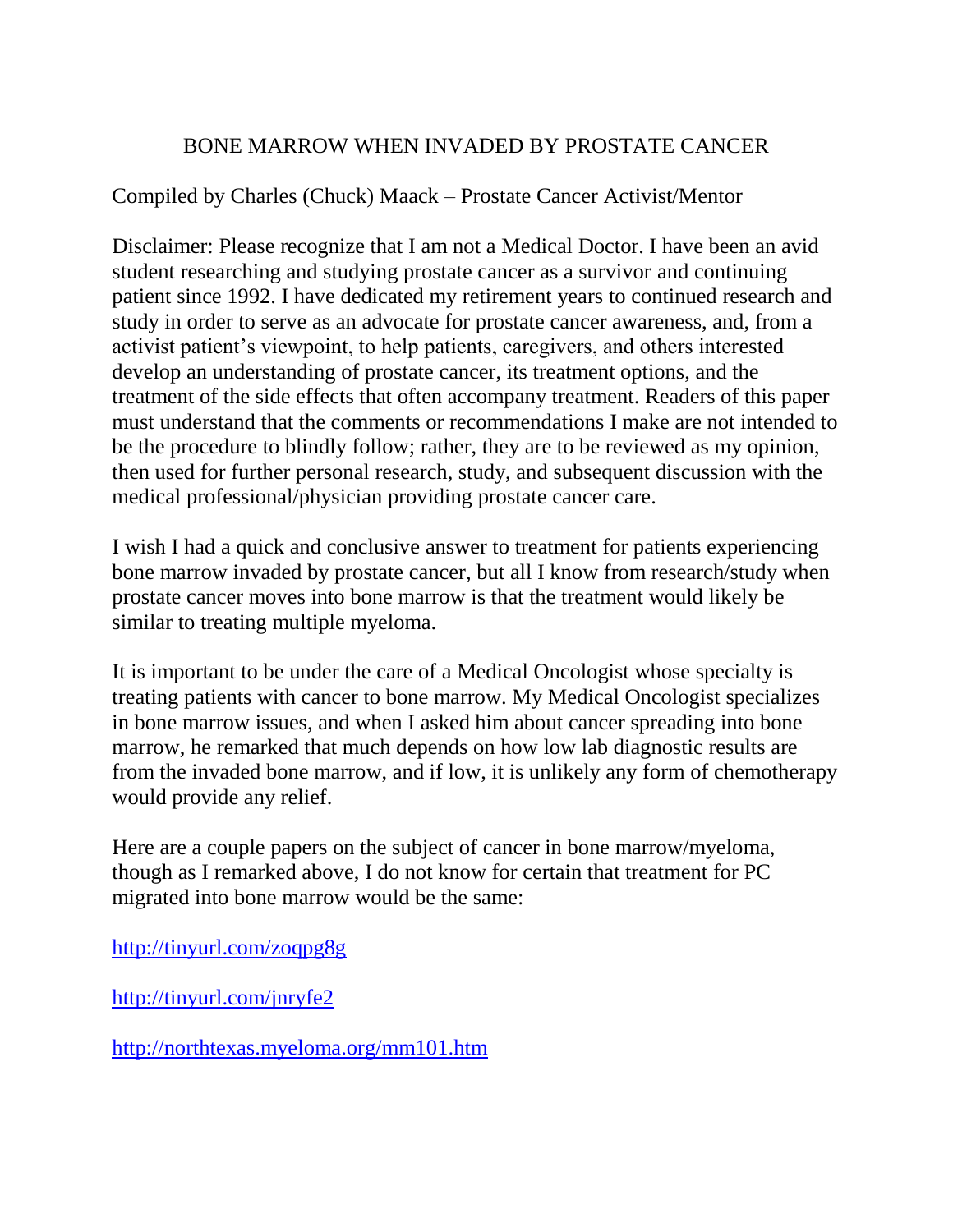Here is recent information regarding "Making Bone Marrow Transplants More Accessible for AML Patients with New Therapy" that may also be applicable to prostate cancer patients:

<http://www.newswise.com/articles/view/613703/?sc=sphn>

Definitely do NOT have Xofigo/alpharadin/Radium 223 prescribed since this recently approved treatment for bone pain, rather than helping, would rather have an opposite effect: This from

[http://www.cancer.org/treatment/treatmentsandsideeffects/guidetocancerdrugs/xofi](http://www.cancer.org/treatment/treatmentsandsideeffects/guidetocancerdrugs/xofi%20go1)  [go1](http://www.cancer.org/treatment/treatmentsandsideeffects/guidetocancerdrugs/xofi%20go1) "This drug can **damage your bone marrow**, which is where new blood cells are made. This could lead to a drop in your blood cell counts. In rare cases, the damage may be severe enough to be life threatening." In addition to that information, I also found this comment in this paper

<http://www.xofigo-us.com/patient/safety/> regarding prescribing Xofigo when there are bone marrow problems: "**If you suffer from bone marrow problems** (a decrease in blood cell production in the bone marrow), your healthcare provider will decide if treatment is appropriate. In a clinical trial, some patients had to permanently discontinue therapy because of bone marrow problems. In addition, there were some deaths and blood transfusions that occurred due to severe bone marrow problems." Also, read the "Warnings and Precautions" in the following paper regarding prescribing Jevtana/cabazitaxel when there are bone marrow issues:<http://www.fda.gov/Safety/MedWatch/SafetyInformation/ucm392358.htm>

This paper "Prostate Cancer Spreads to Bones by Overtaking the Home of Blood Stem Cells" explains to some degree how our cancer gets into and develops in bone marrow: **<http://tinyurl.com/4mdtjkh>**

Should the patient have low platelet as well as other low blood counts, it would further appear that neither Jevtana/cabazitaxel nor Xtandi/enzalutamide, should be prescribed.

This paper explains the necessity of appropriate levels of Vitamin K and Calcium to improve platelet levels. You may want to discuss including appropriate foods or supplements with the treating physician. **<http://www.livestrong.com/article/536916-nutrition-to-boost-platelet-count/>**

You may also want to discuss whether or not donating platelets would be helpful to replenish the platelets in the patient's bone marrow. Discussed here: <http://www.mskcc.org/giving/blood/platelet-donations>